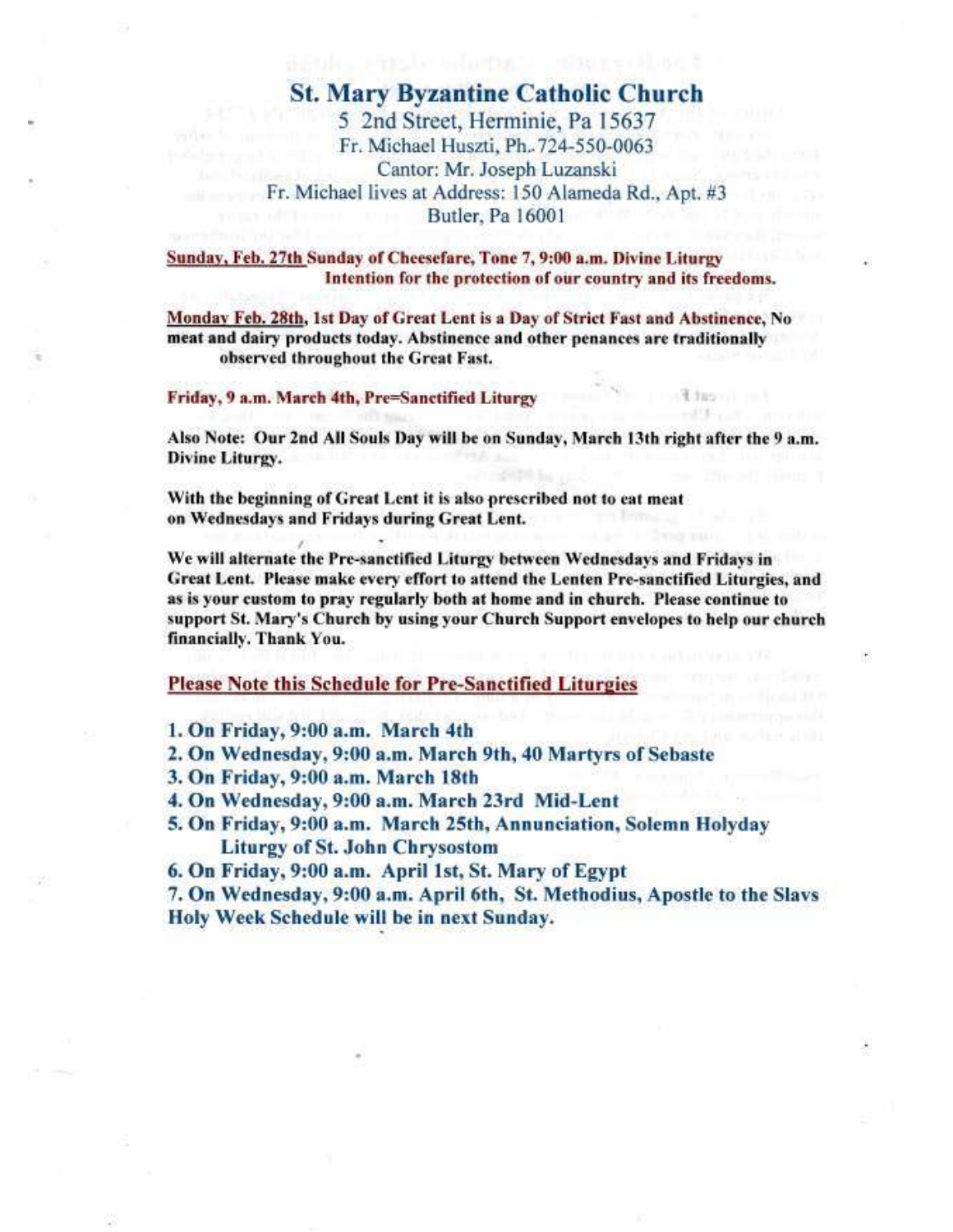# **The Byzantine Catholic Metropolitan Archeparchy of Pittsburgh**

#### Office of the Archbishop, 66 Riverview Ave., Pittsburgh, Pa 15214

We enter the Great Lenten Fast tomorrow, Febr. 28th. Just as the hope of relief from the Pandemic began to grow, the invasion of Ukraine and threat of a larger global war has arisen. Since 1991 the faithful living in Ukraine had the joy of political and religious freedom. The occupation of parts of the Lugansk and Donetsk Provinces has already cost 14,000 lives. With the threat of Communist suppression of the entire nation, the shadow of the return to the decades of gloom has returned for the Ruthenian and Ukrainian Catholic Church members living in the nation of Ukraine.

We paray for our members who have families living in Ukraine. Especially, we pray for the families of our ten priests from Ukraine serving in the Pittsburgh Archeparchy as well as for several other priests and religious serving other churches in the United States.

The Great Fast is the season of praying, fasting and alms giving. We certainly will remember Ukraine in our praying anbd fasting during the Great Fast. Also, we will take a collection on the Third Sunday of the Fast for the Church in Ukraine. We ask our parishes to send the collection to the Archeparchy of Pittsburgh. We willl transfer the offering to the Eparchy of Mukachevo.

We take for granted our religious and political freedom. Although our political system is far from perfect, we are allowed to worship without interference from the government. When we are persecuted for our faith, we can draw courage from the Books of the Old Testament which are filled with stories of the suffering of the people of Israel. Even though they suffered, they remained faithful to the Lord. Their enduring faith was eventually rewarded with restoration of their people.

We pray to the Lord that the invasion forces will withdraw. But if they do not withdraw. we pray that the Lord will give our people the spiritual strength to endure yet another persecution. It will likely be a time of suffering. We hope and pray that this oppression will be mild and short. And we pray that the good Lord will restore their nation and our Church.

Most Reverend William C. Skkurla Metropolitan Archbishop of Pittsburgh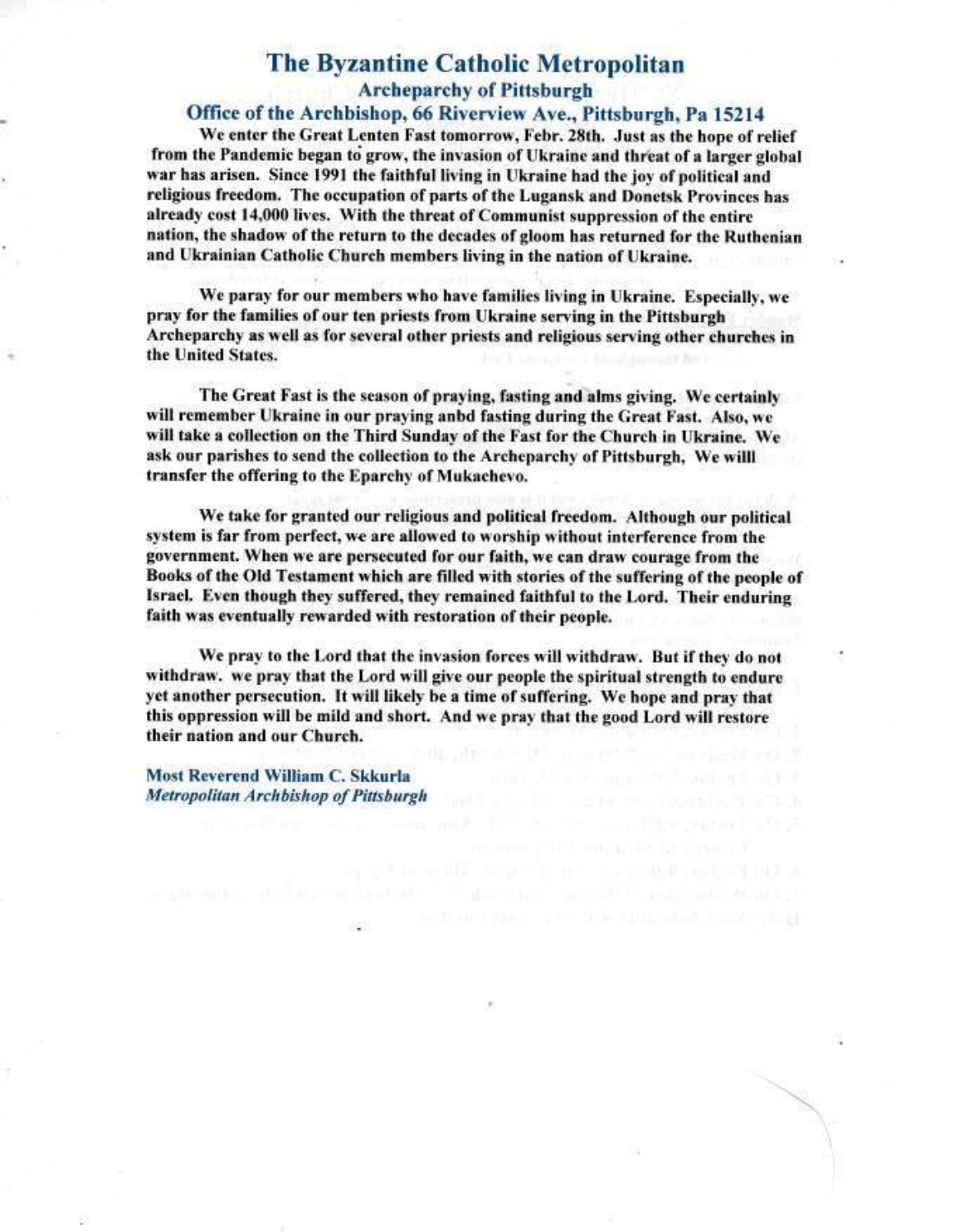#### PROTECTION OF THE THEOTOKOS AND EVER VIRGIN MARY (Pokrov)

February 27th

Why do Byzantine and Orthodox Churches begin the Great Fast (Lent) two days earlier than Roman? The answer is that the period of paschal preparation is structured very differently in the two traditions. Byzantine Churches have two major fasting periods in preparation for Pascha (Easter). The first 40-day period, called the Great Fast, begins seven Mondays before Pascha Sunday and ends the Friday before Lazarus Saturday (the day before Palm Sunday). This period includes Sundays, which explains why there is only a mitigation for wine and oil on Sundays and special feast days in the traditional fast. Byzantine Churches then celebrate a second intense fasting period, from Holy Monday to the Divine Liturgy of Pascha (Easter) Sunday. Traditionally, during the weekend between the two fasting periods, namely Lazarus Saturday and Palm Sunday, meat and dairy are allowed. By contrast, the Latin (Roman) Catholic Church has a single 40 -day fasting period from Ash Wednesday to Holy Saturday, the day before Easter. There are actually 46 days in this period, but Sundays are counted as "an island in the fast" and therefore not included in the 40 days.

Cheesefare Sunday Today is also called Forgiveness Sunday. In our Byzantine-Ruthenian tradition, the superior of the house in monasteries always asks forgiveness every night at Compline from the monks or nuns. In return they both grant forgiveness and ask it of their superior. This is done for the parishes on this day, with the mutual ceremony taking place between pastor and people. We remember the tragedy of Original Sin, by meditating on the expulsion of Adam and Eve from Paradise. Humanity is burdened with the desire to sin as a result, called concupiscence, or the desire to do things which reason should tell us not to do. The icons show Adam and Eve, having lost their innocence, being clothed in animal skins and the door to Paradise shut behind them by the angels. Only Christ's Incarnation and saving death and resurrection which we are preparing for will restore our links with God and open the door to salvation.

*Cheese Fare Sunday after Pentecost*

Tone *7 Menologion*

*Procopius Venerable Confessor and monk of Decapolia, he died about A.D. 740 during the reign of Emperor Leo III, the Isaurian.*

#### February

27 Chese Fare (Forgivness Sunday) 28 Beginning of the Great Fast

# **March**

 6 First Sunday of the Great Fast (Sunday of Orthodoxy) 12 Second All-Souls Saturday 13 Second Sunday of the Great Fast (St. Gregory Palamas) 19 Third All Souls Saturday 20 Third Sunday of the Great Fast (Veneration of the Cross) 25 Annunciation of the Mother of God 26 Synaxis of the Archangel Gabriel 17 Fourth Sunday of the Great Fast (St. John of the Ladder)

His Beatitude Sviatoslav Shevchuk, Major Archbishop of the Ukrainian Greek Catholic Church, has appealed to Ukraine's Catholics at home and abroad, and to all people of goodwill, to pray "for those who defend Ukraine" and to #actively work to avert war and protect a just  $be$ ace."

 *Blessed are you when others revile you and persecute you and utter all kinds of evil against you falsely on my account.â* $\epsilon \alpha$ *(Matthew 5:11 ESV)*